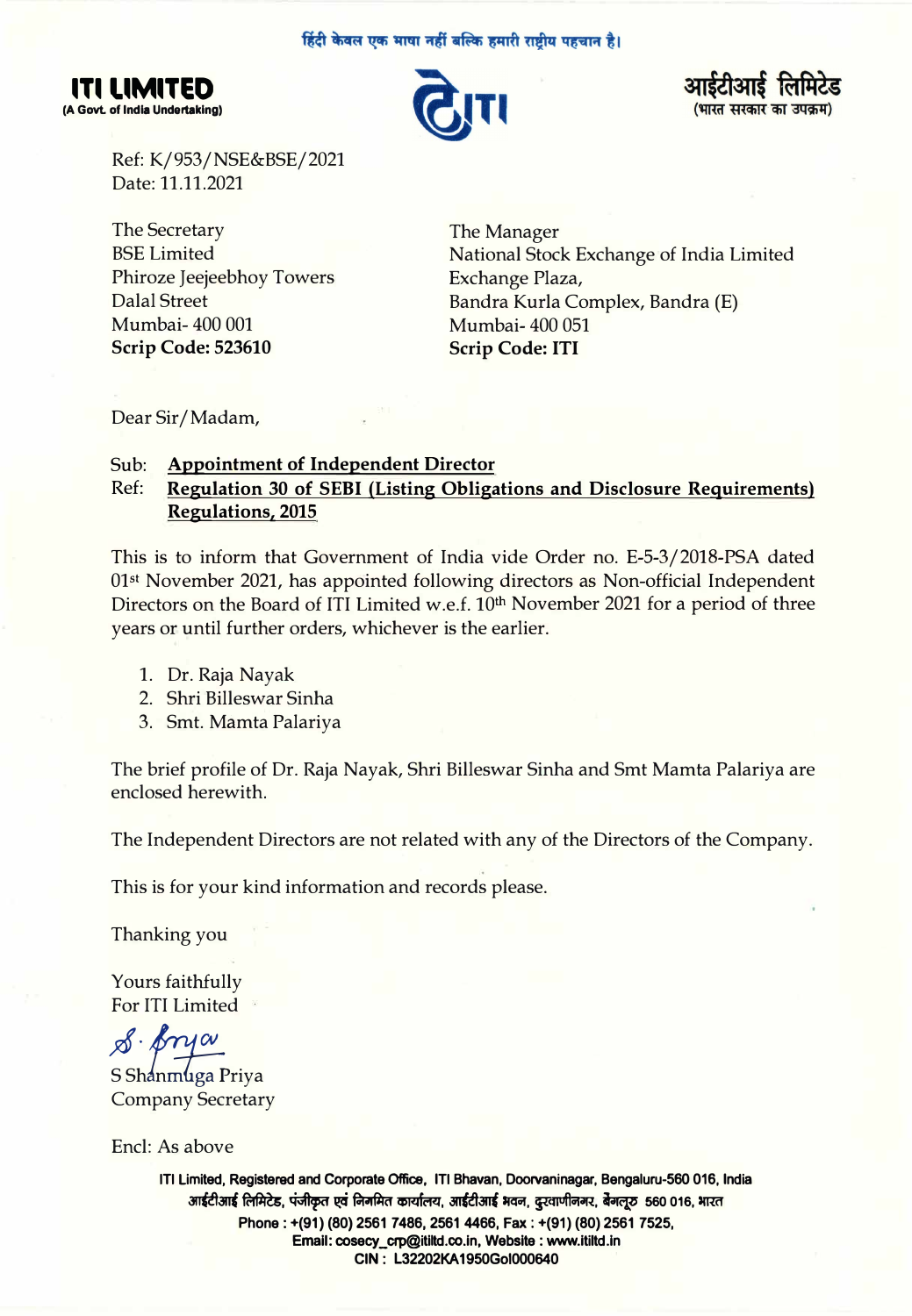### **Brief Profile of Independent Directors :**

## **Dr Raja Nayak (DIN: 06451006)**

**Dr. Raja Nayak,** aged 60 years is a Scheduled Tribe Entrepreneur, Philanthropist and the National Vice President of Dalit Indian Chamber of Commerce and Industry (DICCI) & President, South India, Dalit Indian Chamber of Commerce & Industry.

He has been officially Conferred the European Professional Doctorate by Aldersgate University Europe.

Dr Raja Nayak is associated with Akshay Enterprises, MCS Logistics, he is now President for Institutions - Kala Niketan College of Education, KJ Convent Nursery, Primary and High School, Director of Purple Haze Beauty Spa Private Limited and Jala Beverages, and CEO of Nayak Food and beverages and Nayak Power systems.

Dr Raja Nayak is a renowned Philanthropist. He has helped innumerable first generation SC/ST community, connecting them to the Government of Karnataka Industrial Board, State Finance Corporation. He has joined hands with Central Food Technological Research Institute and Indian Institute of Food Processing Technology to help farmers and food manufacturing entrepreneurs to upgrade farming, contract farming and value addition of products.

**Awards and Recognitions:** Some of his notable awards are listed as under:

- ZEE Business (Makers of India 2016 Season 6)
- Hindustan Aeronautics Limited (Dr. Babasaheb Ambedkar Award)
- APS Research Media (The World Signature Awards 2019)
- India Mart Emerging Business Forum 2016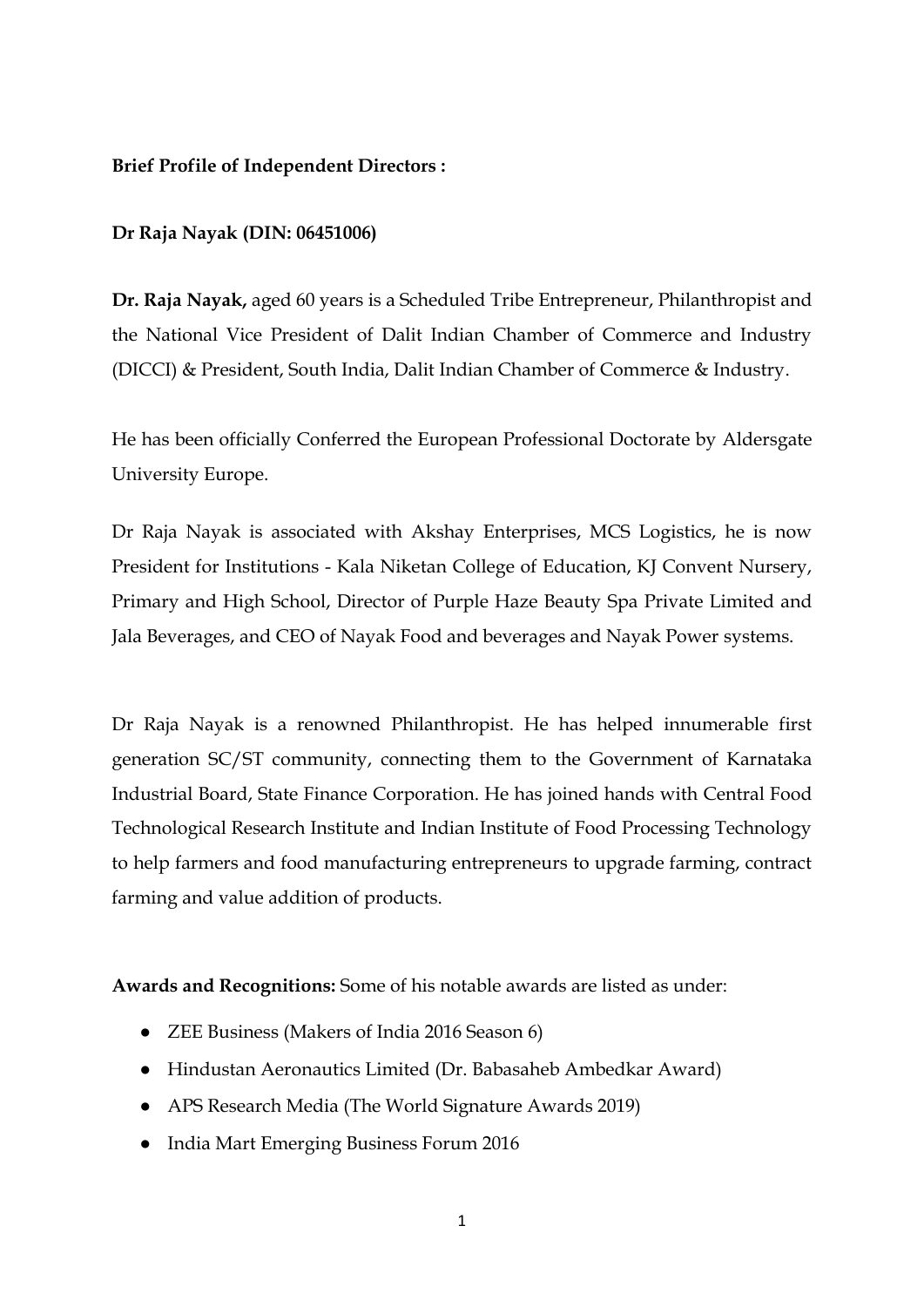- Karntaka Sarige Rathna Award (Karnataka State Road Transport Corporation 2015)
- Nayaka Mitra (Samaja Seva Ratna Award 2016)
- European Professional Doctorate by ALDERSGATE UNIVERSITY EUROPE 2019

### **Associations:**

- ⮚ (DICCI) National Vice President, National Head Tribal Wing 2021
- ⮚ IIM Jammu Member of the Non-Faculty Selection Committee 2021
- ⮚ President, South India, Dalit Indian Chamber of Commerce & Industry (DICCI) - 2020
- ⮚ Invitee member for District Level Single Window Clearance Committee, District Industries Centre (DIC), Karnataka
- > Member Southern Regional Council, The Confederation of Indian Industry (CII).
- > Member, Southern Region (CII) Subcommittee on Sustainability, Corporate Social Responsibility & Affirmative Action.
- ⮚ Sub-committee Member Employment Generation, Education, Skills and Livelihood, Southern Region (CII).

#### **Smt Mamta Palariya (DIN: 07749007) :**

**Smt Mamta Palariya,** aged 59 years holds Masters degree, Bachelors degree and LLB from Kumaun University. She is an Advocate by profession and has been practicing in Civil Court, Haldwani (Uttarakhand) since 1986. She was an Independent Director in Bharat Wagon and Engineering Company Limited from 31.01.2017 to 31.01.2020.